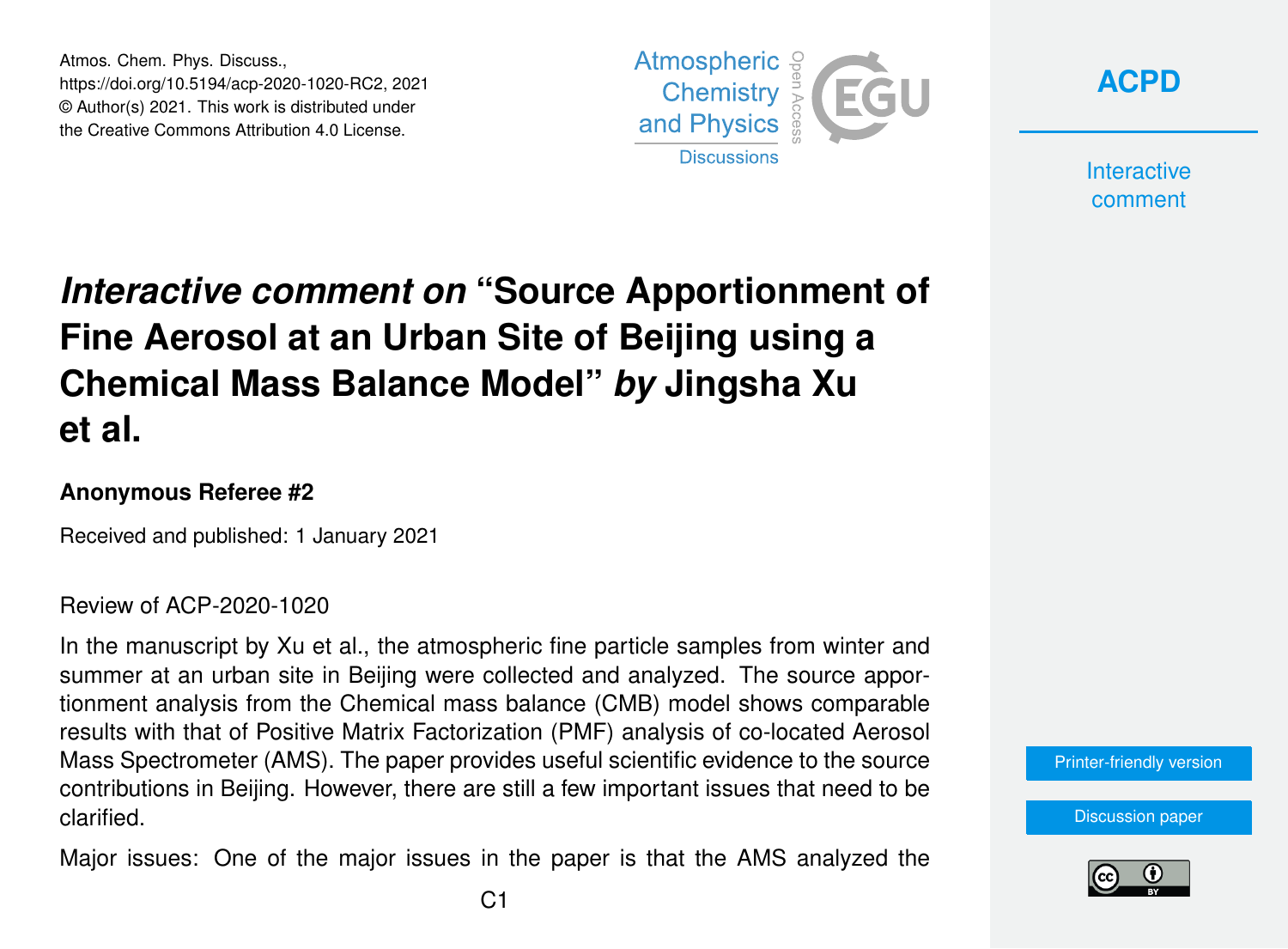non-refractory fraction of PM1, but the CMB method was applied to PM2.5 samples. The difference in particle size segments is an important factor that could contribute significantly to the difference between the results from these two source apportionment methods. However, the authors didn't give any discussion about it. Especially, as shown in Figure 8, for the AMS-PMF derived OOA concentrations (in PM1), which generally show slightly higher concentrations than other OC estimated by CMB methods (in PM2.5). The authors have to give some reasonable explanations for this.

P10, line 307-313: It is biased to attribute all deviations to the uncertainty of experimental measurements for heavily polluted periods or the sampling artifacts. Are the reconstructed PM2.5 concentrations absolutely right?

Minor suggestions: Page 3, line63-64:"A better understanding of the sources of PM2.5 in Beijing is essential to provide scientific evidence to control the PM2.5 pollution." Such an expression is inaccurate.

Page 3, the last paragraph: Please pay attention to the logical order of these sentences. For example, you have to introduce the CMB method was used to do the source apportionment first, then state how the source profiles were determined. Similar mistakes were also found in P5, line 143-146.

P5, line 159-160: Please describe exactly how much is "A portion of the filters." So did the other analyses, such as inorganic components using Ion Chromatograph and ICP-MS in Section 2.2.3 (P6, second paragraph).

P7, First paragraph: Please rephrase and reorganized these sentences.

P7, line 241-244: Rewording, please!

P18, line 560-565, and P7 line 245-251: Unnecessary to repeat this.

P19-P20: when describing the comparisons between the results from CMB and AMS-PMF, the language and symbols sometimes are quite confusing; please reorganize them.

**[ACPD](https://acp.copernicus.org/preprints/)**

**Interactive** comment

[Printer-friendly version](https://acp.copernicus.org/preprints/acp-2020-1020/acp-2020-1020-RC2-print.pdf)

[Discussion paper](https://acp.copernicus.org/preprints/acp-2020-1020)